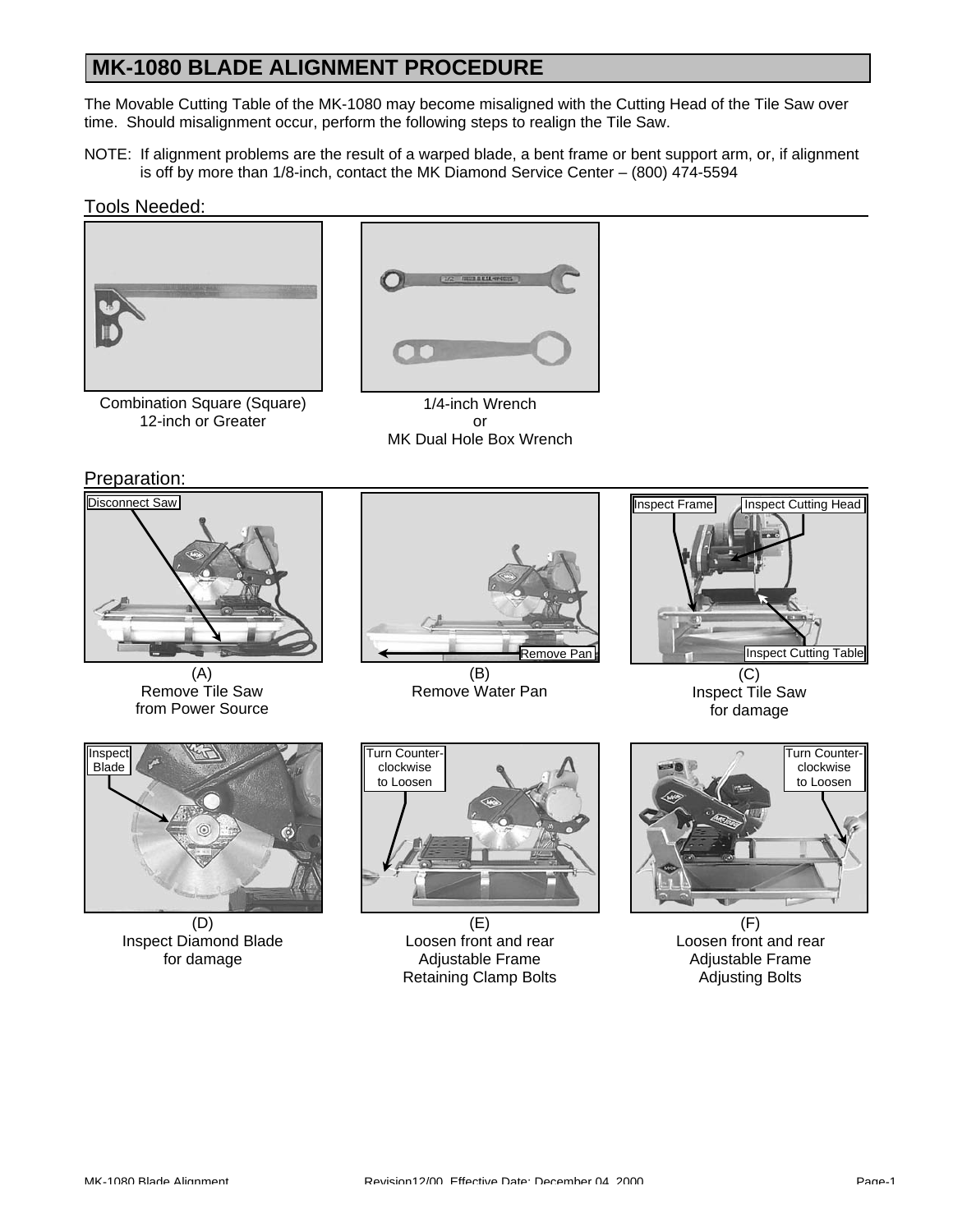## **MK-1080 BLADE ALIGNMENT PROCEDURE**

#### Rough Alignment:



(A) Position Cutting Head to normal Cut Depth



(B) Move Adjustable Frame until Blade is centered in Cutting Groove



(A) Pull Movable Cutting Table to front of Tile Saw



(D) Move Adjustable Frame until Square rests evenly across Blade



 $\overline{(\mathsf{B})}$ Position Square flat on Movable Cutting Table against Ruler/Stop



(E) Position end of Square against Blade



(C) Position front of Square against Blade



 $(F)$ Move Adjustable Frame until Square rests evenly across Blade

### Verification:



Move the Cutting Table back and forth to verify Blade is even across all points of Square



 $(B)$ Tighten front and rear Adjustable Frame Adjusting Bolts



(B) Tighten front and rear Adjustable Frame Retaining Clamp Bolts